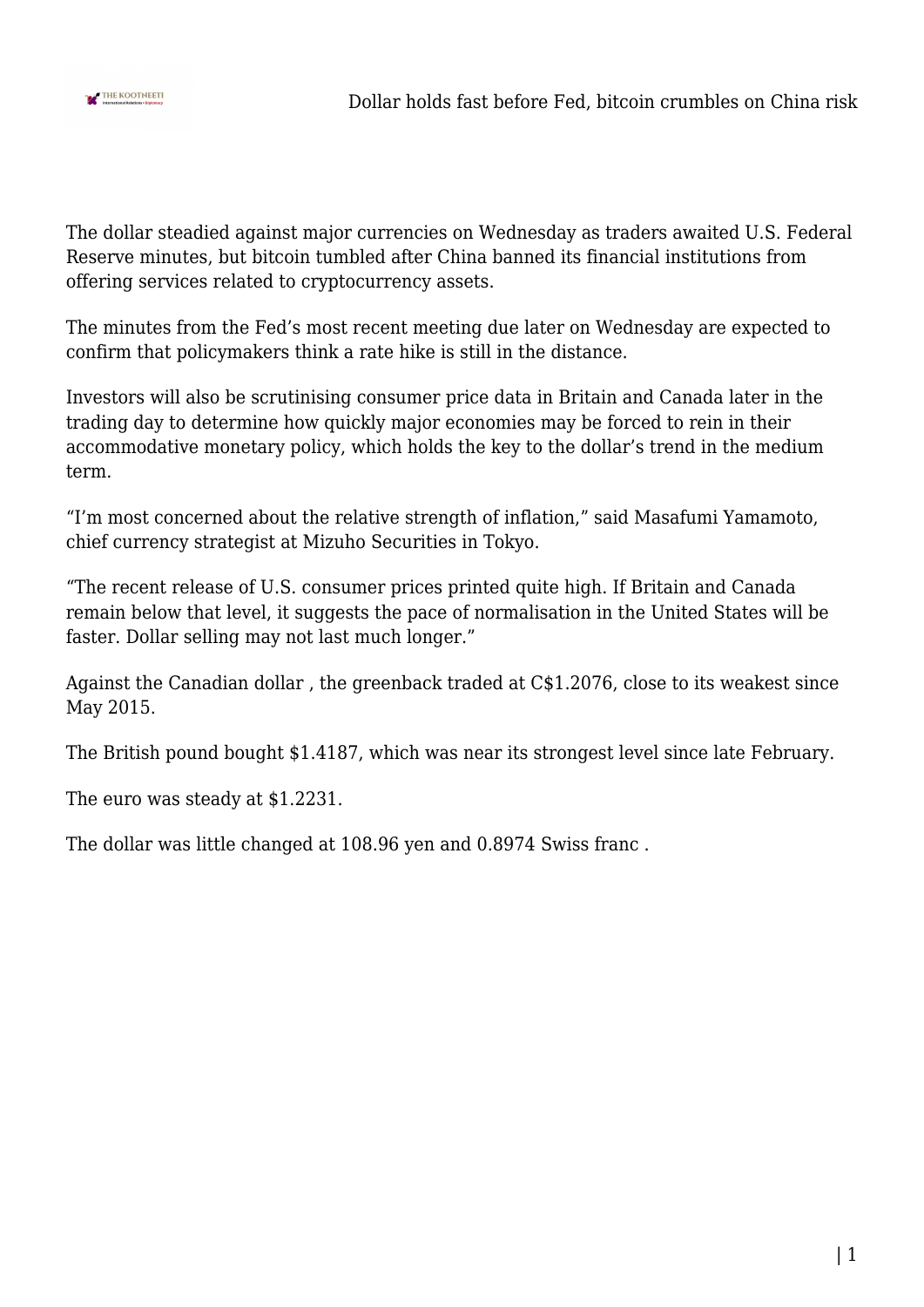



Image source: Bitcoin News

Data last week showing U.S. consumer prices rose 4.2% in April from a year earlier was the fastest increase in more than a decade, raising fears the Fed will have to start raising interest rates sooner than expected.

Fed policymakers have said the spike is temporary and reiterated that they expect rates to remain low, which has taken some steam out of the dollar, though not all are convinced by the Fed's line.

The dollar index against a basket of six major currencies was quoted at 89.732, close to the lowest since late February.

Expectations for policy tightening in Canada and the gradual lifting of coronavirus restrictions in Britain have lifted both countries' currencies, but any suggestion of benign inflation could help the greenback recoup some of its losses.

In the cryptocurrency market, bitcoin tumbled below the closely-watched \$40,000-mark to a three-month low of \$39,000. Rival digital currency ether dropped by more than 13% to \$2,900, which is a two-week low.